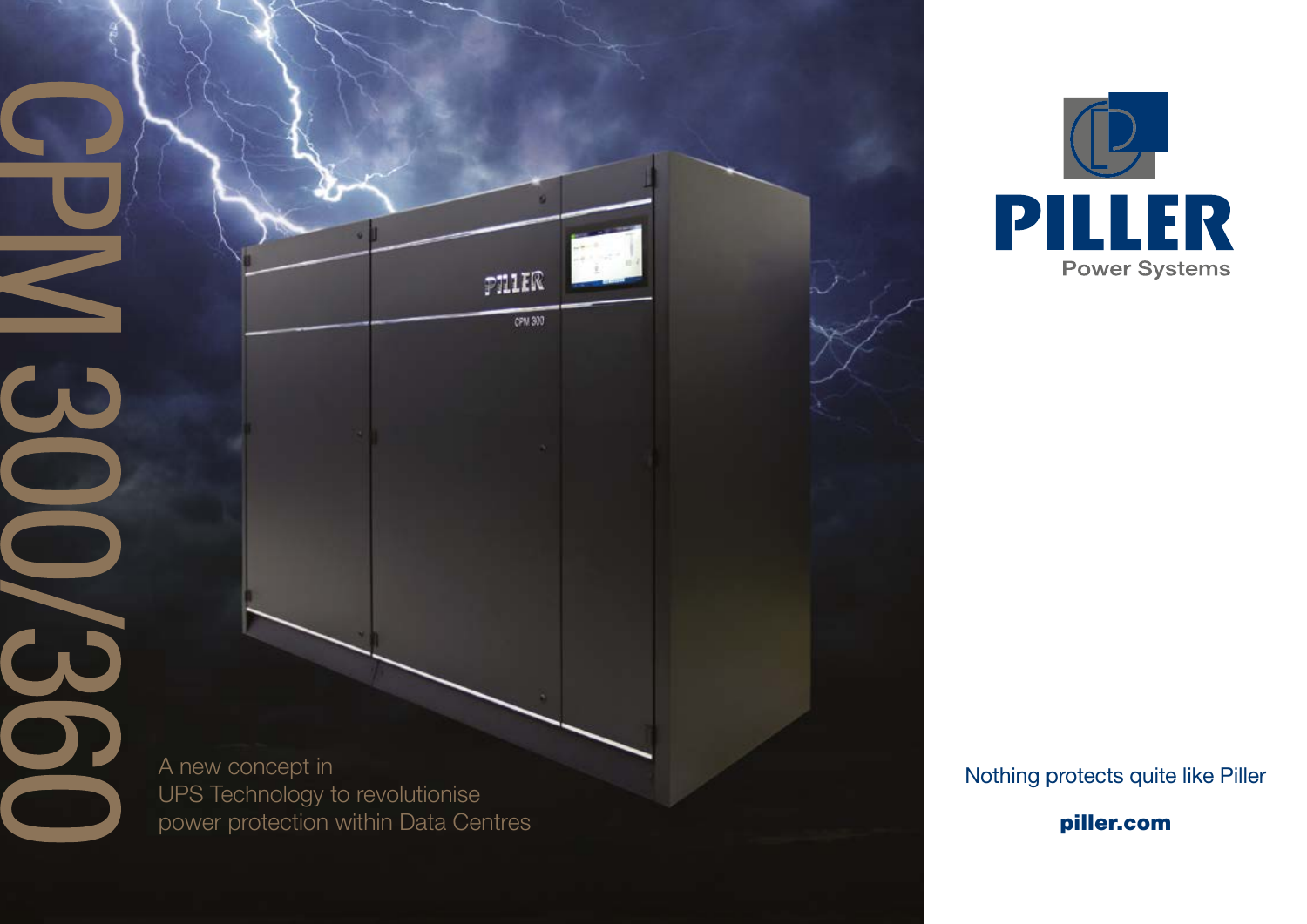# Introducing the Piller Critical Power Module

The Piller Critical Power Module (CPM) has been designed with the specific needs of the modern enterprise data centre in mind, allowing designers to radically change their thinking for the provision of continuous power conditioning.

In the typical data centre, a significant proportion of power entering the building is lost on power conditioning, cooling and distribution before it reaches the IT load. These losses become compounded and have a major effect on financial performance: Reducing UPS losses delivers a wider impact on overall losses.

Construction and infrastructure costs are a significant part of the funding cycle for new data centres and the more complex the building project, the longer the construction time further adding to the capital burden.

A product that can positively address both capital and operating expenditure for a data centre will make a significant difference to the total cost of ownership.

#### ENERGY SAVING

The CPM concept brings together a highly efficient and reliable energy store with a five mode uninterruptible power system. There are two principle modes providing real power protection combined with exceptional efficiency as high as 98%\* and even higher efficiencies in ECO mode.

Efficiency improvements run throughout this design, however by integrating the energy store and utilising innovative cooling techniques, the CPM benefits from wide environmental operating characteristics that allow the elimination of air conditioning used in conventional battery systems. For cooling of the unit itself, the designer can choose between white space installation where use of the IT cooling system can be made and traditional plant room installation.

#### SPACE SAVING

By replacing batteries with an integrated energy store, up to 75% of the space normally taken up can be saved. Additional building space for battery air conditioning, switchgear and cabling is also eliminated.

The units can be mounted with power distribution units on pre-assembled skids for rapid deployment with minimal on-site commissioning and testing.

#### MINIMISED SERVICE

The Piller CPM has a very low-level maintenance regime compared with other systems. There are no battery inspections or autonomy tests to perform and major maintenance intervals are much longer than for most other systems. No substantial work is necessary within the first 10 years of service.

#### INNOVATIVE COOLING

Key elements of the CPM system are cooled by a self-contained heat exchange system that removes heat at the component surface more efficiently and effectively than conventional air cooling.

#### MODULAR/SCALABLE

CPM units can be configured in a variety of different ways even within the same data centre and systems of units can be extended to meet the increase in data centre loads with time. Scaling up the CPM system is more straightforward than a solution with batteries and requires little in the way of site preparation.

#### SOFTWARE TECHNOLOGY

A fully controllable and highly responsive power stage and energy store allows operation of the CPM to be optimised by algorithm according to pre-selection or auto-sensing. Further enhancement of low load efficiency is possible in multimodule systems by use of Enhanced Redundancy Mode (ERM) which optimises the number of units running whilst maintaining required redundancy levels.

#### COMMUNICATIONS AND MONITORING

In addition to all of the latest communication protocols and interfaces you might expect from Piller, the CPM comes complete with the option to install an Android or iOS App that gives authorised personnel an immediate and mobile status report for any CPM system anywhere in the world.\*\*

\*480V 60Hz without DC store. \*\*Subject to network coverage and security settings. iOS is a registered trademark of the Apple Corp.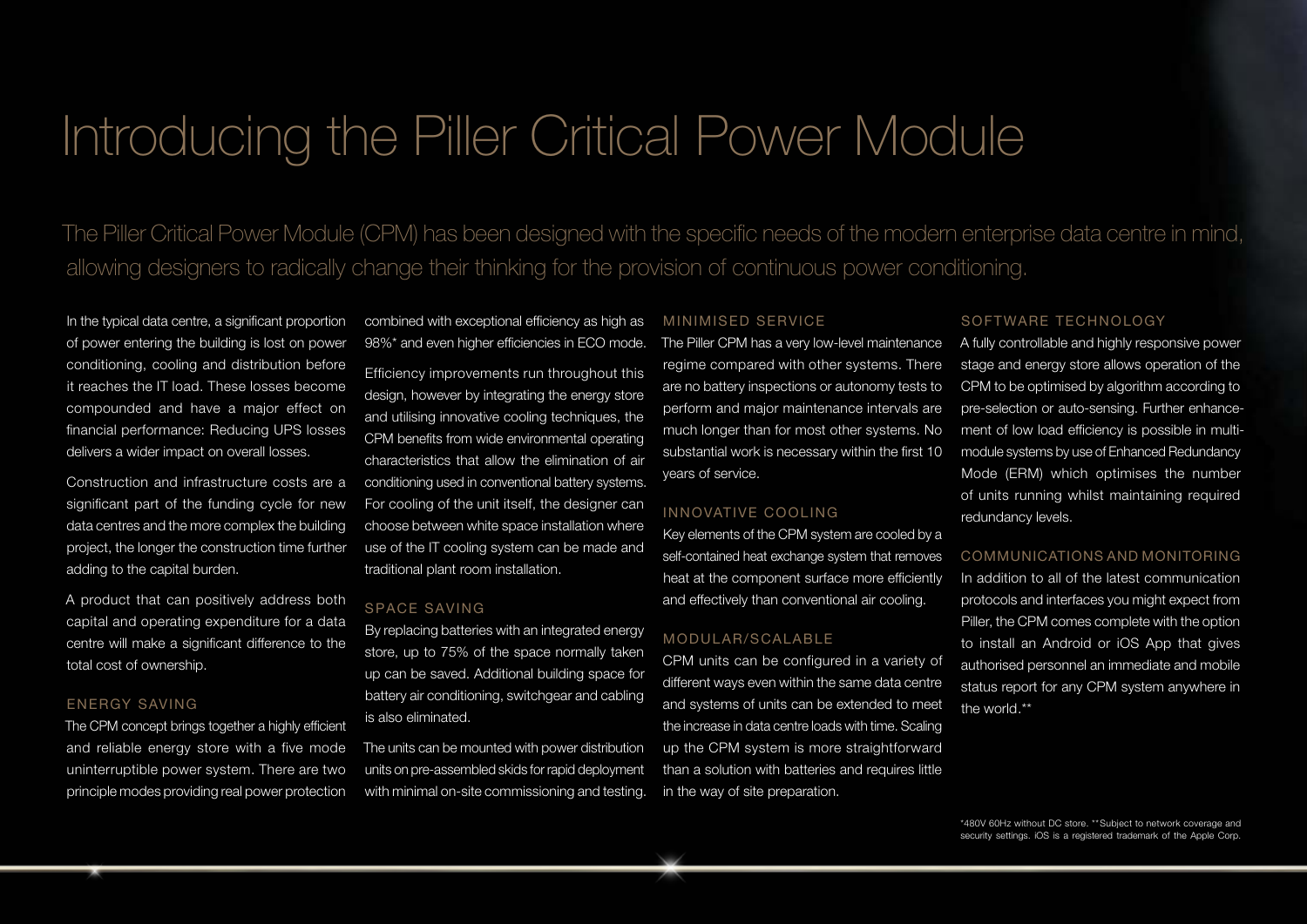#### KEY DATA

| <b>Voltage</b>         | 380V-480V            |
|------------------------|----------------------|
| <b>Efficiency</b>      | up to $99\%$ *       |
| <b>Frequency</b>       | 50 & 60Hz            |
| <b>Dimensions (mm)</b> | 2450w x 900d x 1900h |
| <b>Power Rating</b>    | 300/360kW            |

**ILLER** 

#### OPERATING MODES

PILLER

 $CPN 300$ 

|                    |        | <b>Mains</b><br><b>Operation</b> | Generator<br><b>Operation</b> | <b>Frequency</b> | Voltage<br>Stabilisation Stabilisation | Suppression |  |  |
|--------------------|--------|----------------------------------|-------------------------------|------------------|----------------------------------------|-------------|--|--|
| Mode 1             | (VFI)  |                                  |                               |                  |                                        |             |  |  |
| Mode 2 $\parallel$ | (VI)   |                                  | U                             |                  | ■                                      |             |  |  |
| Mode 3             | (VFI2) |                                  | ■                             |                  |                                        |             |  |  |
| Mode 4             | (VFD)  | ▉                                |                               |                  |                                        |             |  |  |
| Mode 5             | (ERM)  | Applies to all Modes 1-4         |                               |                  |                                        |             |  |  |
|                    |        |                                  |                               |                  |                                        |             |  |  |

VFI – Voltage & Frequency Independent, VI – Voltage Independent, ECO – Voltage and Frequency Dependent.

# PILLER CPM 300/360

- Reduced Real Estate Requirements
- Increased net IT floor space
- $\blacksquare$  Low service intervention and costs
- $\blacksquare$  Increased availability by simplification
- $\blacksquare$  Five operating modes
- Rapid deployment
- $\blacksquare$  Reduced ancillary assets
- $\blacksquare$  Increased critical power density
- **n** Lower losses overall
- Guaranteed GenSet partnership
- $\blacksquare$  Multiple power configurations
- $\blacksquare$  Efficiency without compromise



Piller CPM simplified schematic.